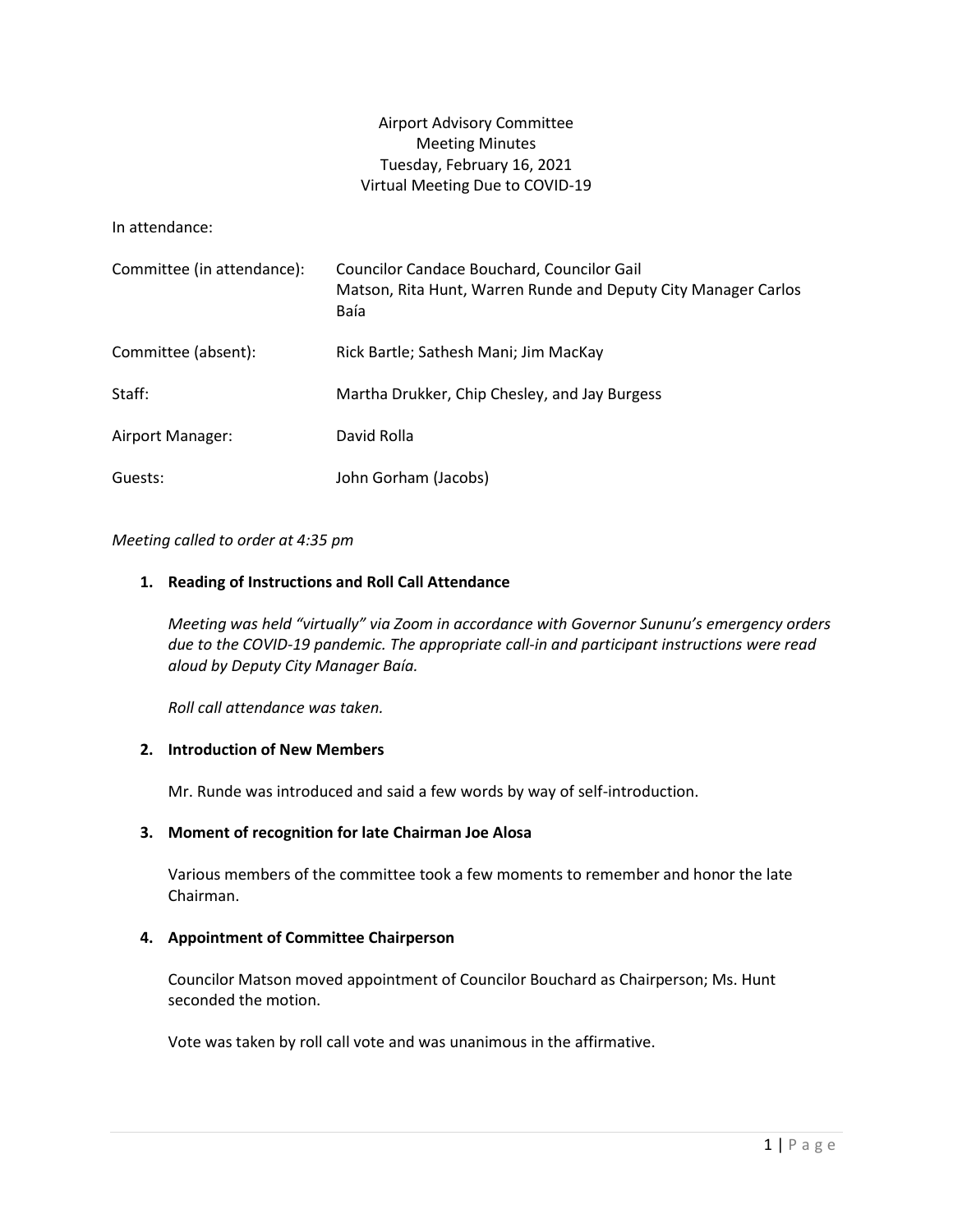## **5. Approval of the June 23, 2020 meeting minutes**

Councilor Matson moved approval; Ms. Hunt seconded the motion.

Minutes were approved unanimously by roll call vote.

## **6. McAuliffe-Shepard Discovery Center Exhibit Request**

Mr. Jerrid Kenney, an exhibit designer with the Discovery Center, explained that the museum has an aviation exhibit and he would like to add the old Concord Airport beacon to the display. Ms. Drukker noted that there have been other requests for this same beacon including from the NH Aviation Museum in Manchester. She also noted that the new Terminal Building designers contemplated having the beacon as a possible exhibit within the building.

Mr. Kenney explained that the beacon could simply be loaned to the Discovery Center and taken back to the airport when needed. He noted that there is a temporary exhibit form that both parties would sign on to that would confirm those details.

Mr. Rolla noted that there might be other items at the airport that could be considered for an exhibit including some old runway marking signs.

Councilor Matson moved to recommend to City Council that it approve of the lending of the beacon and other obsolete airport items to the Discovery Center on a temporary basis; Mr. Runde seconded the motion.

Motion was passed unanimously via roll call vote.

## **7. National Guard Proposed Acquisition**

Mr. Baía explained that the Guard was forwarded the City's Purchase and Sale agreement in early summer of 2019 for their signature. The Guard never returned a signed copy of this agreement despite multiple inquiries from City staff. In late 2020, it was evident that Guard would be unable to meet the deadlines in the P&S. Upon notification from the City, the Guard explained that COVID derailed this project for them, although Mr. Baía noted that the Guard had been in possession of the P&S many months before the pandemic. Mr. Baía also reminded the committee that this is the second time the Guard has started this process to acquire this property only to give up on it after considerable investment of time and effort by the City.

## **8. National Guard Readiness Center**

Mr. Baía noted that the Guard recently went through the Planning Board process for this addition to their existing hangar facility within the airfield. It is anticipated that they will be under construction later this year.

## **9. National Guard Field Orienteering Training**

Ms. Drukker explained that the Guard has requested to use the airport's property for their field orienteering training. This could be a multi-year activity. There would be no impact on air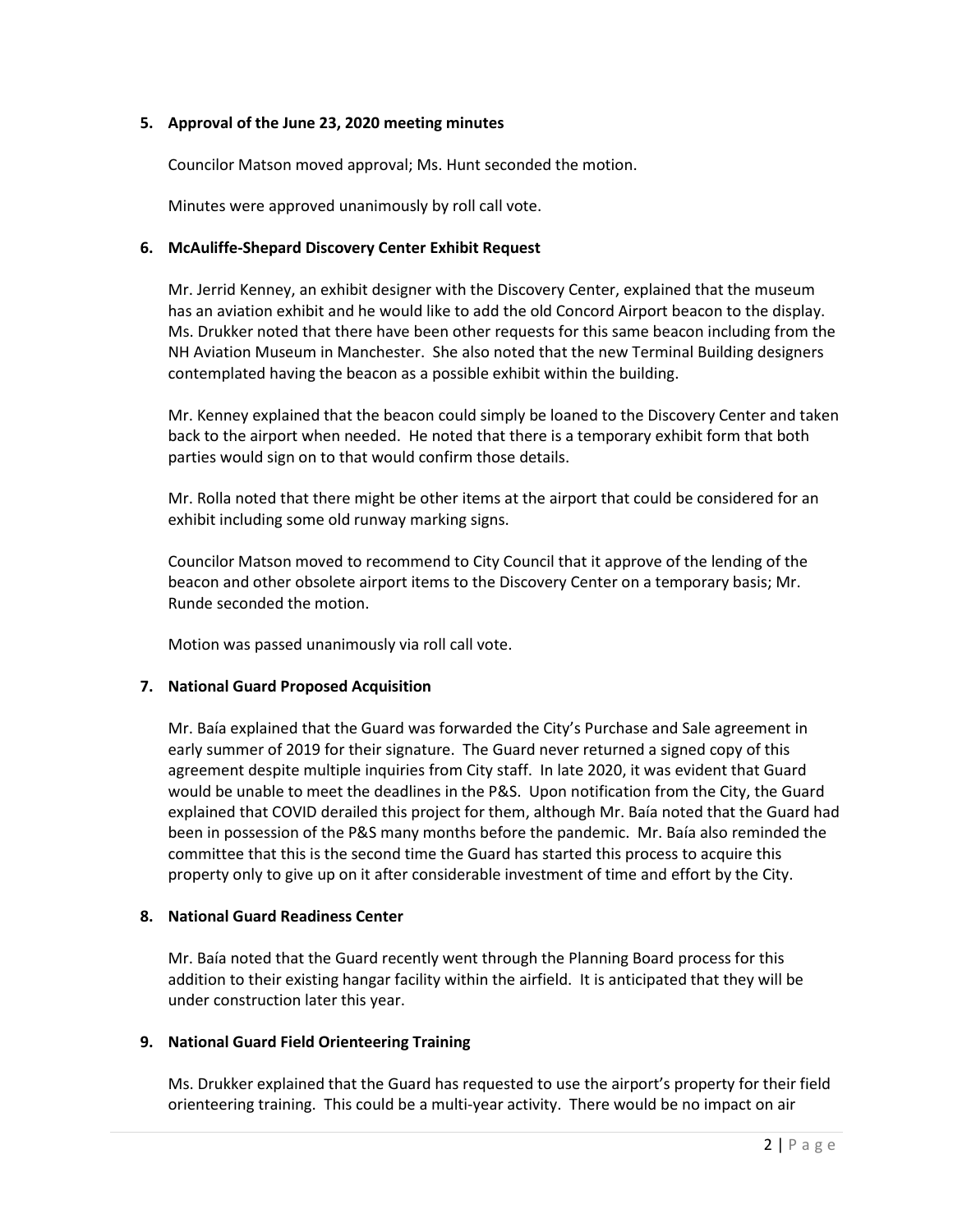operations and it would be outside the conservation areas. If the Airport Advisory Committee recommended approval to City Council, it would still require NHDOT Aeronautics OK and the Guard would need to enter into an agreement with the City with acceptable insurance and indemnification.

Councilor Bouchard asked if there was any payment proposed from the Guard for the use. Ms. Drukker indicated that no payment was contemplated.

Councilor Matson moved to recommend approval of this use to the City Council pending all requisite NHDOT/FAA approvals and satisfaction of the City Solicitor as to insurance and indemnification; Ms. Hunt seconded the motion.

Motion was passed unanimously by roll call vote.

# **10. Terminal Area Study Update**

Mr. Baía stated that Jacobs Engineering presented the executive summary of the Terminal Area Study project to the City Council at its last meeting. Council accepted the presentation and seemed favorably inclined toward the project. Councilor Bouchard concurred with that analysis.

Ms. Hunt asked how many years the airport could save its annual funding allocation toward this project. Mr. Gorham, with Jacobs, answered that it would be 4 years. He also noted that the project is currently in the City's CIP for 2024 design and 2026 construction so he would be in discussion with City staff as to whether the dates would need to move up or could stay as currently programmed.

# **11. City Engineering Updates**

Ms. Drukker explained that the EPA has promulgated new stormwater management regulations. All industrial users will need to have a stormwater prevention control plan by May 30, 2021. Ms. Drukker indicated that she has been working with Jacobs and NHDOT to see if this could qualify for grant reimbursement. Ms. Drukker stated that NHDOT has indicated that it could be added to the taxiway A project. It would require amending the project title to include the SWIPP and then would need Governor and Council approval. If all of this happens, the City would receive 95% reimbursement of \$6,000 total cost.

Ms. Drukker noted that the AvGas pump has been experiencing a problem. The software is no longer supported. In order to update this, it would cost about \$11,000-\$15,000. This could be covered by the CARES act funding the City received. Ms. Drukker will determine if this should be included in the FY 22 CIP or as a supplemental appropriation in the current budget.

Ms. Drukker also noted that there are 26 taxiway lights that are out and need to be replaced. It appears that this is a product of one or more lightning strikes. City staff is working with the airport's insurance carrier to determine coverage. Ms. Bouchard asked about the estimated cost of replacement. Ms. Drukker estimated that it would be about \$10,000.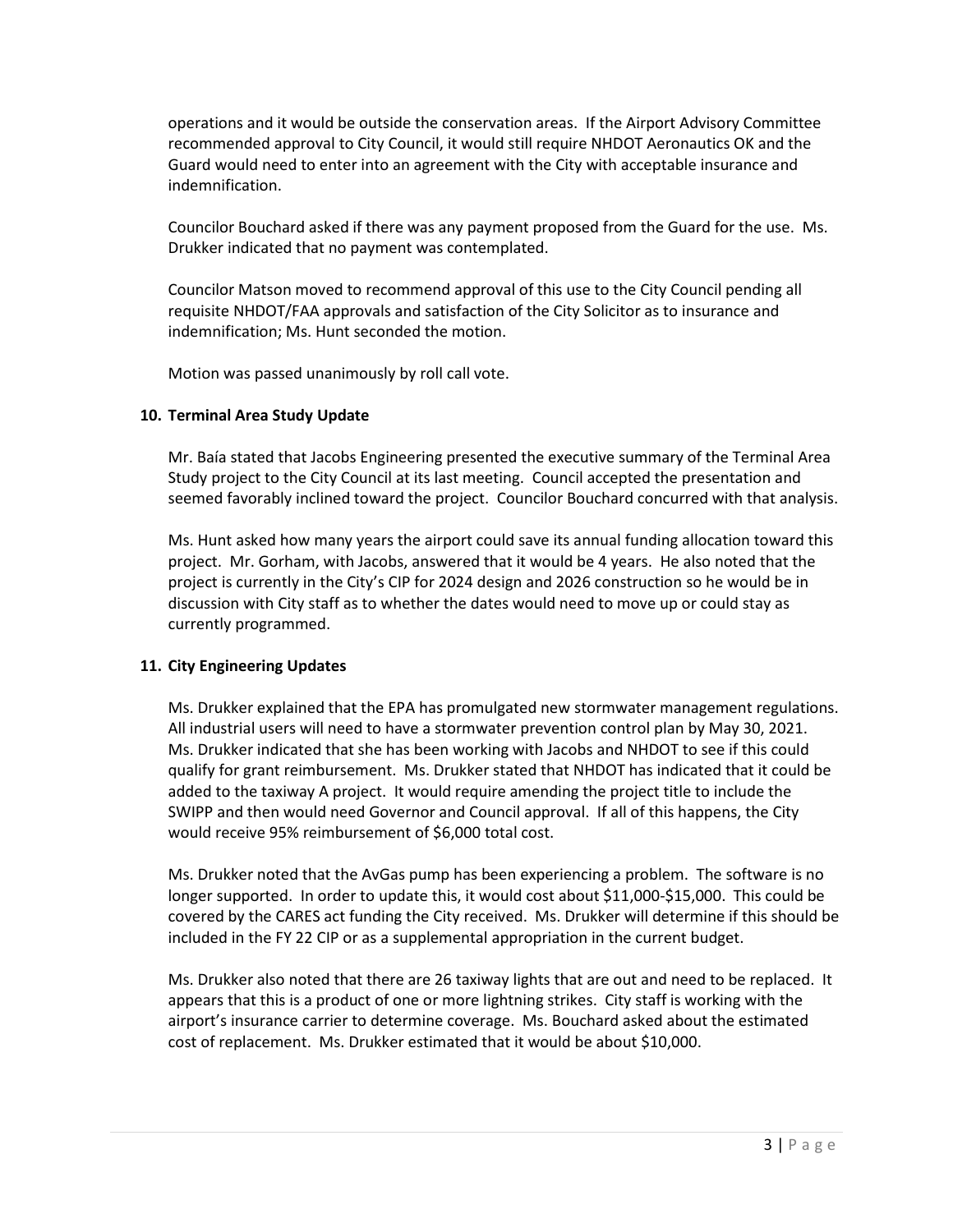## **12. Update from the Airport Manager**

Mr. Rolla stated that there was a 23% decline in jet fuel sales in 2020. To understand the magnitude of this statistic, he noted that the peak of sales was 222,000 gallons in one year. This past year, only 61,000 gallons were sold.

He noted that, in terms of good news, CAS has been at the airport for 26 years and produced 10 certified flight instructors plus other aviation professionals that have gone on to work around the country. Mr. Rolla explained that he takes pride in seeing Concord Municipal Airport serve as a professional stepping stone.

Councilor Bouchard asked if CAS had any relationship with the Concord school district. Mr. Rolla answered that he was familiar with the counseling office at Bow, Concord, Pembroke, and Hopkinton.

Mr. Runde expressed that Mr. Rolla has done an outstanding job to promote aviation.

#### **13. CARES act funding**

Mr. Baía explained that the airport has been awarded \$30,000 in CARES funding and is eligible for an additional \$13,000.

#### **14. Wings N Wheels Event**

Ms. Drukker and Ms. Hunt noted that it was likely that an in-person event this year wouldn't be feasible due to the ongoing pandemic. As an alternative, GSAMA has looked at conducting a virtual event via an interactive website where users can hover over elements of the airport and be greeted with details, photos or videos explaining certain elements.

GSAMA will reach out schools to get them interested in this tool. Event organizers have also been in discussion with Mr. Rolla on flying lessons. They anticipate having the website up by late spring/early summer and expand it as time goes on.

Mr. Rolla expressed that this would be fantastic way to reach the younger generation.

Mr. Runde suggested possibly installing a webcam at the airport to allow people to view airport operations via the website.

## **15. FY 22 Budget**

Mr. Baía indicated that the staff was preparing the FY 22 airport budget. At this point, it was a status quo budget operationally and also in terms of capital. Mr. Burgess explained that the Public Properties division would continue to budget about \$10,000 for tree/brush removal as they have done in the past. He noted that the staff was keeping an eye on the heating elements in the hangars.

Ms. Drukker stated that she was working with the City's Purchasing Manager to get the contract out for the dump truck in the FY 2021 budget. She reminded the committee that due to the